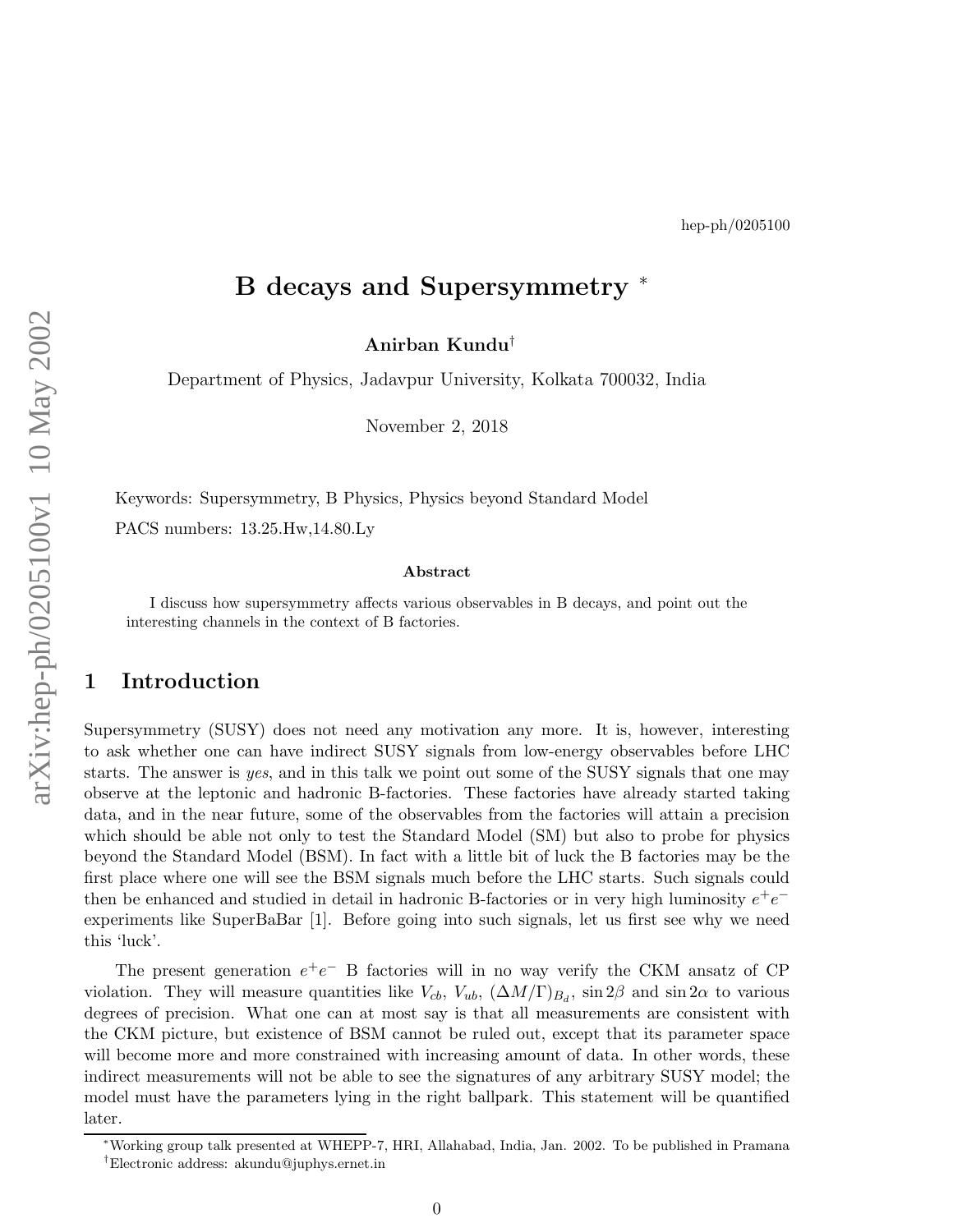All SUSY models available in the market can be divided into two broad categories: R-parity conserving (RPC) and R-parity violating (RPV), where  $R = (-1)^{3B+L+2S}$ . The RPC models are further divided according to how SUSY breaks: the supergravity (SUGRA) type, the gaugemediated (GMSB) type, the anomaly-mediated (AMSB) type, and so on [2]. In these models the SUSY effects always appear in loops and are therefore harder to detect unless the corresponding SM process is either absent or loop-mediated itself. Thus, one does not expect to see a SUSY signal in tree-level  $b \to c$ , u decays, but  $B-\bar{B}$  mixing,  $b \to s\gamma$  or  $b \to K(^*)\ell^+\ell^-$  are good places to look for such signals.

RPV SUSY is different in the sense that one can have tree-level slepton or squark mediated B decays and thus the new physics amplitude can very well compete with, or even overwhelm, the SM amplitude. The expected CP asymmetry in a particular decay may be completely different from the SM expectation; the branching ratio (BR) can be substantially high or low from the SM value; even the SM forbidden modes may appear. For lack of space we will just discuss some of the most important effects coming from RPV SUSY in B decays.

### 2 FCNC in SUSY

In R-parity conserving SUSY models, there can be two more independent phases  $\phi_A$  and  $\phi_B$ apart from the CKM phase, but the electric dipole moment of neutron constrains both of them to be  $\sim \mathcal{O}(10^{-2} - 10^{-3})$  unless the squarks are extremely heavy or there is a fine-tuning between  $\phi_A$  and  $\phi_B$  [3]. We take both of them to be zero, a choice which can be theoretically motivated, since  $\phi_A$  ( $\phi_B$ ) is the relative phase between A (B) and the common gaugino mass M [4]. Even then one can have new contribution to CP-violation coming from SUSY FCNC effects [5]. The origin of SUSY FCNC can be easily understood: quark and squark mass matrices are not simultaneously diagonalizable. At  $q^2 \sim m_W^2$ , radiative corrections induced by up-type (s)quark loops are important. These corrections are typically of the order of  $\log(\Lambda_S/m_W)$  and hence can be large for SUGRA type models. This generates FCNC which occurs even in the quark-squarkneutral gaugino vertices, but the flavour structure is controlled by the CKM matrix (this need not be true in any arbitrary SUSY model).

One generally works in the basis where the quark fields are eigenstates of the hamiltonian. SUSY FCNC can be incorporated in two ways: (i) vertex mixing, an approach where the squark propagators are flavour and 'chirality' conserving, and the vertices violate them; (ii) propagator mixing, where flavour and 'chirality' are conserved in vertices but changed in propagators. The second approach is more preferred for phenomenological analysis, since the higher order QCD corrections are known there.

Thus, at the weak scale one can write the  $6 \times 6$  squark mass matrix (say the down-type) as

$$
\tilde{M_D}^2 = \begin{pmatrix} \mathcal{M}_{DLL}^2 \vert^{tree} + \Delta_{LL}^2 & \Delta_{LR}^2 \\ \Delta_{RL}^2 & \mathcal{M}_{DRR}^2 \vert^{tree} + \Delta_{RR}^2 \end{pmatrix} \tag{1}
$$

where the  $\Delta$  terms incorporate the FCNC effects. In fact, only  $\Delta_{LL}^{ij}$  changes flavour, but the other  $\Delta^{ij}$ s are not [6]. Different FCNC effects are parametrized in terms of  $\delta \equiv \Delta/\tilde{m}^2$ , where  $\tilde{m} = \sqrt{\tilde{m}_1 \tilde{m}_2}$ . Of course they are completely calculable in MSSM; all such  $\delta$ s are  $\leq \mathcal{O}(10^{-2})$ . This is not true in general SUSY models; and such models can be constrained by the values of  $δ$  they produce. Theoretically, for the success of perturbative analysis, one expects  $|δ| < 1$ .

The standard way to look for SUSY models whose signatures can be found in low-energy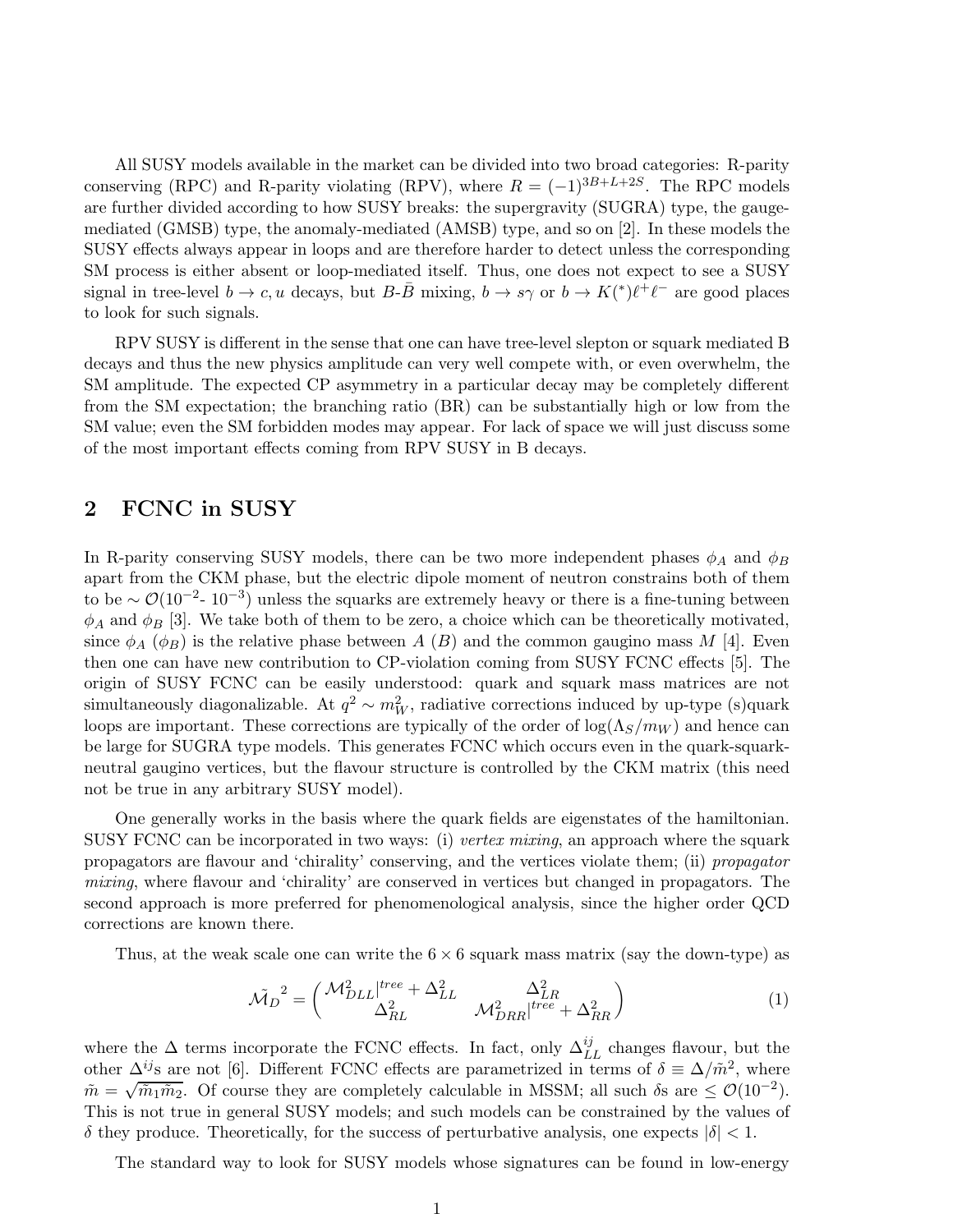machines can thus be divided in two steps: (i) Compute the constraints on Re and Im  $\delta$  from lowenergy observables like  $K - \bar{K}$ ,  $B - \bar{B}$  and  $B_s - \bar{B}_s$  mixing,  $\epsilon_K$ ,  $\epsilon'/\epsilon$ ,  $b \to s\gamma$  etc. Unconstrained δs can have |δ| ≤ 1 and arbitrary phases. (ii)Find CP-conserving and CP-violating effects compatible with such constraints.

Before proceeding further, let us note a few points. Since there is no a priori reason why the FCNC should be small, there must be some inherent mechanism, from a theoretical point, that suppresses FCNC. This can be *alignment*, where quark and squark mass matrices are aligned even at the electroweak scale; heavy squarks, where the squarks — particularly those in the first two generations — are at the TeV scale; or some family symmetry which suppresses such FCNC. Since SUSY particles always appear in loops, the leading contribution is a constant (the so-called superGIM mechanism), and effects are observable only if the corresponding SM amplitude is zero or loop-induced. Furthermore, SUSY does not induce any new operators from that in the SM, so all one has to do is to compute the SUSY Wilson coefficients.

Recently, it has been shown [7] that even if the SUSY phases are large, there cannot be any significant CP-violating effect if the flavour structure is governed by the CKM matrix alone (the universal unitarity triangle scenario). This means that B-factories will probe the flavour structure of SUSY much before LHC! However, this is not true for general SUSY flavour models, and we will concentrate on those models where this constraint can be bypassed.

# $3$   $B_d$ - $\bar{B_d}$  mixing, Unitarity Triangle and SUSY

In the SM, the phase coming from  $B_d$ - $\bar{B}_d$  is 2 $\beta$ . It can be shown that all four new boxes (t- $H^+$ ,  $\tilde{t}$ - $\tilde{\chi}^+$ ,  $\tilde{b}$ - $\tilde{g}$  and  $\tilde{b}$ - $\tilde{\chi}^0$ ) coming in MSSM with alignment have same phases and hence the CP asymmetry does not change.

In general SUSY models the off-diagonal SUSY hamiltonian  $M_{12}^{SUSY}$  depends on  $(\delta^d_{13})_{LL,LR,RR}$ and their phases may change the prediction of  $\sin 2\beta$  by 10-15% [8]. Thus, the measured values of β and  $\alpha$  change, but by a compensating amount if the former is extracted from  $B_d \to J/\psi K_S$ (or  $\phi K_S$ ) and the latter from  $B_d \to \pi^+ \pi^-$  (since one actually measures  $\beta + \gamma = \pi - \alpha$ ):

$$
\beta' = \beta + \phi_{SUSY}, \quad \alpha' = \alpha - \phi_{SUSY}
$$
 (2)

so that their sum remains unchanged.  $\gamma$  measured from  $B_s$  decays will also be changed by a different amount, and hence the unitarity triangle (UT) will not close: this is the signal. However,  $\gamma$  determination needs hadronic machines and is not easy, and even  $\alpha$  determination is substantially contaminated with penguins as is evident from the recent CLEO, BaBar and BELLE data [9].

### $4 \quad b \rightarrow s\gamma$ : the most 'promising' place to find SUSY?

The radiative penguin decay  $b \to s\gamma$ , and  $b \to s\ell^+\ell^-$ , which is closely related to it, has been discussed in the literature in great detail [10]. The CP asymmetry in  $b \to s\gamma$  is negligible in the SM. The SUSY contribution, on the otherhand, is zero if SUSY is unbroken [11]. This decay is controlled by the magnetic penguin operator  $O_7 \sim \bar{s}\sigma_{\mu\nu}(m_b P_R + m_s P_L) bF^{\mu\nu}$ .

In MSSM only the electroweak  $t$ - $H^+$  and  $\tilde{t}$ - $\tilde{\chi}^+$  penguins are important (gluino and neutralino penguins are subdominant, and vanish if squark mass matrices are flavour-diagonal). The  $t$ -H<sup>+</sup>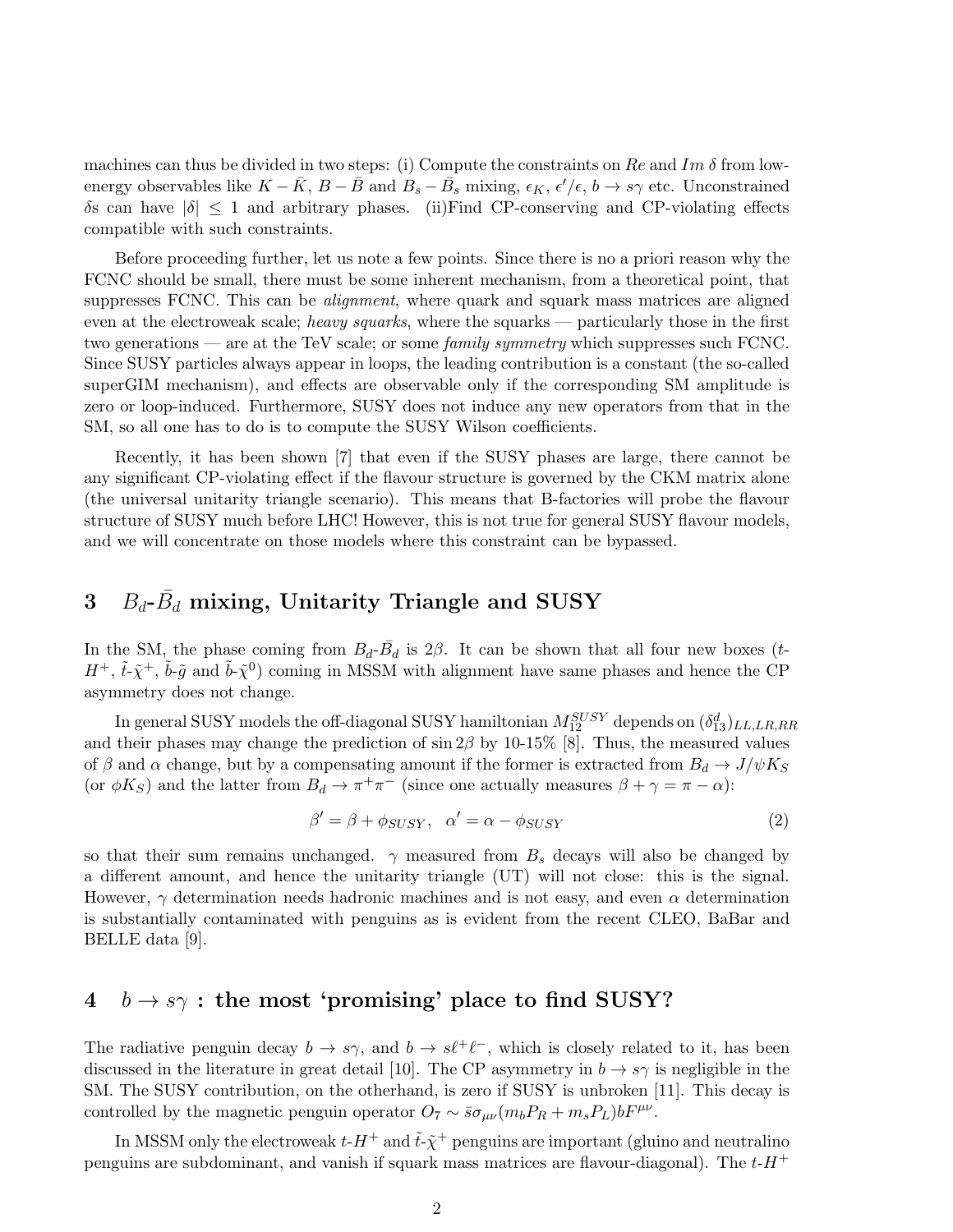penguin always adds constructively with the SM penguin; the stop-chargino penguin can be either constructive or destructive depending on the mass and composition of stop and chargino. Of course, the effect is significant only for relatively light stop and chargino: the BR can even be doubled if they are ∼ 100 GeV. For this particular parameter space, enhancement of BR is a good signal, more so if one remembers that the theoretical prediction for SM and the experimental numbers are in the same ballpark.

For destructive interference, there can be another interesting observable [12]: the CP asymmetry  $A_{CP}^{b\to s\gamma}$ , defined as

$$
A_{CP}^{b \to s\gamma} = \frac{BR(\bar{B}_d \to X_s \gamma) - BR(B_d \to X_s \gamma)}{BR(\bar{B}_d \to X_s \gamma) + BR(B_d \to X_s \gamma)}.
$$
\n(3)

This can go upto 5% for destructive  $\tilde{t}$ - $\tilde{\chi}^+$  loop where the BR is about the lowest possible experimental value:  $2 \times 10^{-4}$ . For constructive loops, this asymmetry quickly falls to zero. This signal can just be observable in current  $e^+e^-$  factories and will certainly be observable in future high-lumonisty machines.

In general SUSY models, the data on  $b \to s\gamma$  constrains  $|(\delta_{23}^d)_{LR}| \leq 1.6 \times 10^{-2}$  for  $m_{\tilde{g}} = m_{\tilde{q}}$ . Corresponding  $LL$  term is not at all constrained since the chirality flip occurs on the b quark line and not on the  $\tilde{q}$  line.

#### 5 Leptonic and Semileptonic  $B$  decays

Recently Belle has observed  $B \to K\mu^+\mu^-$ ; all three  $e^+e^-$  machines have put constraints on other  $B \to K^*(\ell^+ \ell^-)$  modes [13]. Unfortunately the SM prediction for these exclusive modes is not very pecise [14]. The exclusive mode  $B \to X_s e^+e^ (B \to X_s \mu^+\mu^-)$  can be changed by a factor of 40-500% (25-550%) in general SUSY models. The forward-backward asymmetry  $A_{FB}(e/\mu)$  can range between  $-0.18$  to 0.33 in contrast to a SM prediction of 0.23. These signals should be measurable in current and upcoming factories.

The dilepton and single lepton asymmetries may also be useful tools for distinguishing SUSY flavour models. However, this definitely requires hadronic or high-luminosity  $e^+e^-$  machines [15].

### 6 Nonleptonic B decays

These processes are plagued mainly with hadronic uncertainties. As stated already, if the flavour structure is governed by the CKM matrix, the CP violation is bound to be small. In general SUSY models, decays proceeding through  $b \rightarrow s$  have a competing chance since the SM process is penguin and the corresponding  $\delta$ ,  $(\delta_{23}^d)_{LL}$  is unconstrained both in its magnitude and phase. For example, the exclusive mode  $B_d \to \phi K_S$  may have a SUSY amplitude which can be 70% (20%) for  $m_{\tilde{q}} = 250$  (500) GeV. Thus,  $A_{CP}$  from this mode may deviate significantly from sin 2β. The MSSM effect may be just perceptible in  $B_d \to J/\psi K_S$ . There is almost no hope for detecting RPC SUSY signals from other nonleptonic decays.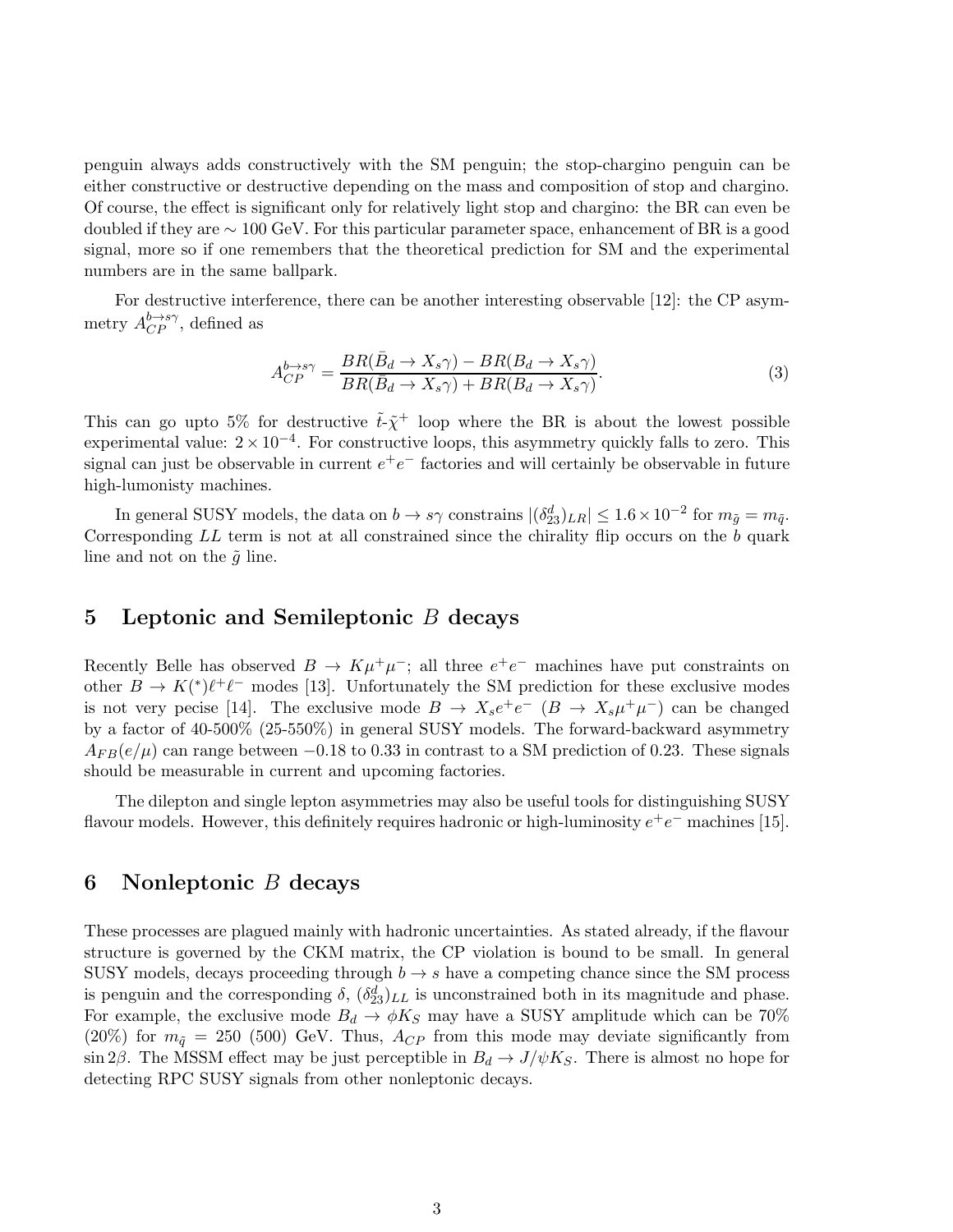#### 7 R-parity violating SUSY and B decays

This is, in some sense, a goldmine for phenomenologists. From the superpotential

$$
W = \frac{1}{2}\lambda_{ijk}L_iL_jE_k^c + \lambda'_{ijk}L_iQ_jD_k^c + \frac{1}{2}\lambda''_{ijk}U_i^cD_j^cD_k^c,
$$
\n<sup>(4)</sup>

one constructs a four-fermi effective theory by integrating out the slepton or squark fields to find that (i) with slepton exchange,  $\lambda \lambda'$  type products contribute to leptonic and semileptonic decays; (ii)  $\lambda' \lambda'$  products contribute to nonleptonic decays; (iii) with squark exchange,  $\lambda'' \lambda''$ products contribute to nonleptonic decays.

There are two different approaches in the literature. First, one takes a particular product coupling — allowed with the phenomenological constraints — and finds the implication for different decay modes. People have shown that with suitable values of RPV couplings, (i)  $A_{CP}$ in  $B_d \to J/\psi K_S$  and in  $B_d \to \phi K_S$  may be significantly modified [16]; (ii) BR for the mode  $B \to \eta' K$  can be enhanced to explain the discrepancy between data and prediction assuming no charm content in  $\eta'$  [17]; (iii) modes forbidden in SM (like  $\Delta B = 1, \Delta S = 2$ ) may be seen even in present-day colliders [18]; (iv) prediction for  $b \to s\gamma$  can be modified [19]; (v) there can be couplings which contribute to both neutral  $B$  mixing and tree-level decays, and thus the signal can be more complex [20].

The second approach constrains various products from data on mixing and decay to rare channels. Significant bounds on various  $\lambda \lambda'$  and  $\lambda' \lambda'$  products have been obtained from  $B_d$ - $\bar{B_d}$ mixing [21],  $B_{d,s} \rightarrow \ell_i^+$  $i^+ \ell^-_j$  [22, 23],  $B \to K \ell^+_i \ell^-_j$  [23]. These bounds generally are orders of magnitude better than the bounds obtained from other processes.

#### 8 Conclusion

The best possible searching grounds for RPC SUSY signals are  $b \to s\gamma$  and, to a certain extent,  $b\to s\ell^+\ell^-$  . One should look for a change in BR and CP and/or FB asymmetries.

RPV models have a rich phenomenology, not all of which have been explored so far. Both BR and  $A_{CP}$  can change significantly. To be more precise,  $A_{CP}$  coming from modes which are expected to yield same result for SM may give completely different results. SM forbidden processes like  $B \to e\mu$  may be observed.

#### 9 Acknowledgement

I thank the organisers of WHEPP-7, particularly my long-time collaborator Biswarup Mukhopadhyaya, for arranging a stimulating workshop. Thanks are also due to those people with whom I collaborated about some of the topics discussed here: Gautam Bhattacharyya, Debajyoti Choudhury, Amitava Datta, Bhaskar Dutta and Jyoti Prasad Saha. This work was supported by BRNS, India (Project No. 2000/37/10/BRNS) and UGC, India (Project No. F.10-14/2001  $(SR-I)$ .

#### References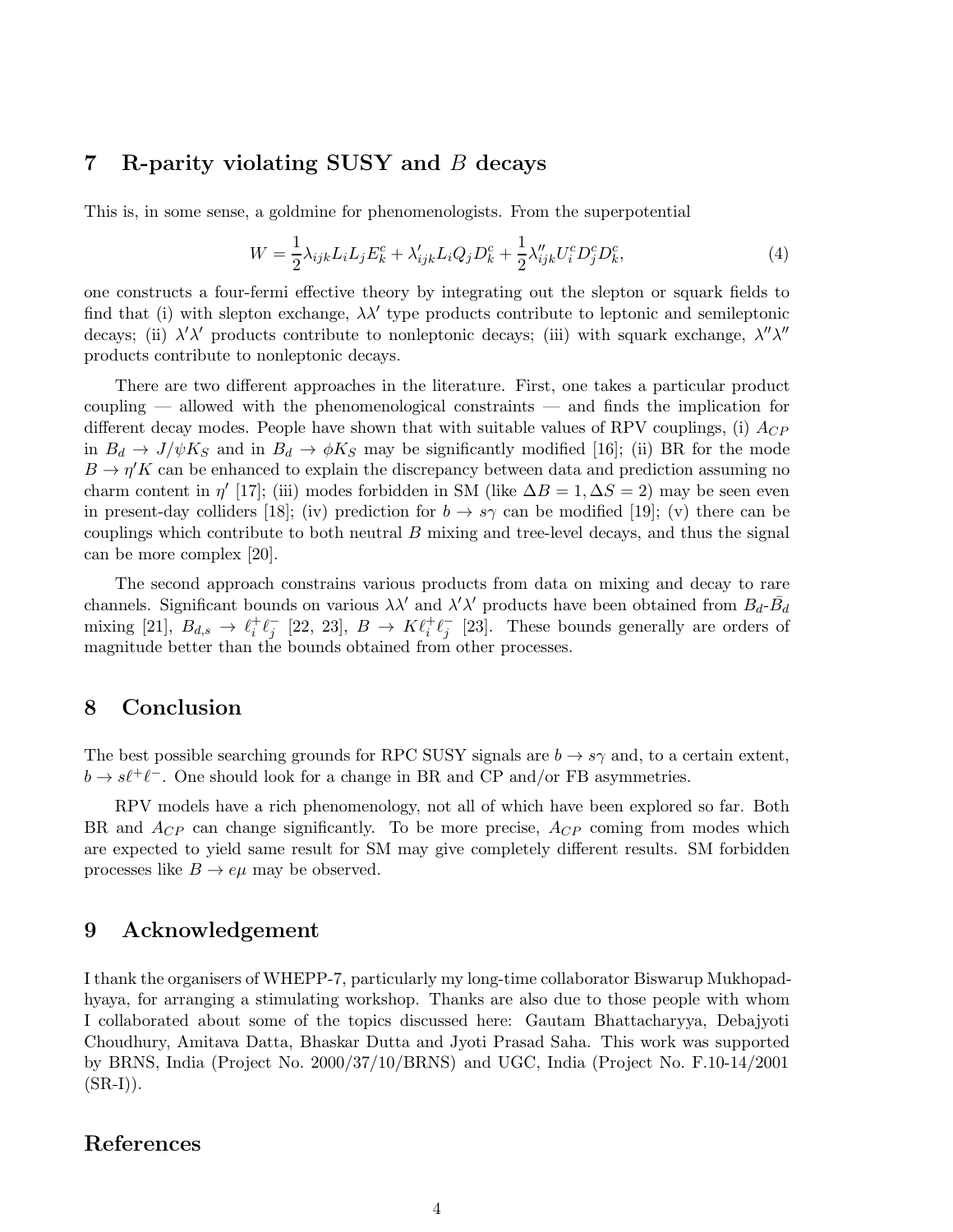- [1] D. Hitlin, talk presented in WIN'02, http://fermi.physics.uc.edu/HyperNews/get/forums/SuperBABAR.html
- 

- [2] P. Roy, these proceedings.
- [3] J.R. Ellis and R.A. Flores, Phys. Lett. B377, 83 (1996).
- [4] J. Polchinski and M.B. Wise, Phys. Lett. B125, 393 (1983); P. Nath, Phys. Rev. Lett. 66, 2565 (1991); F. Kruger and J.C. Romao, Phys. Rev. D62, 034020 (2000); I. Hinchliffe and N. Kersting, Phys. Rev. D63, 015003 (2001).
- [5] For discussion on SUSY FCNC effects in MSSM and general SUSY models, including QCD corrections, see, for example: M.J. Duncan, Nucl. Phys. B221, 285 (1983); J.F. Donoghue et al, Phys. Lett. B128, 55 (1983); A. Bouquet et al, Phys. Lett. B134, 439 (1984); J.- M. Gerard et al, Phys. Lett. B140, 349 (1984), ibid 141, 79 (1984); Nucl. Phys. B253, 93 (1985); M. Dugan et al, Nucl. Phys. B255, 413 (1985); S. Bertolini et al, Phys. Lett. B192, 437 (1987), ibid 194, 545 (1987); Y. Nir and H. Quinn, Ann. Rev. Part. Sc. 42, 211 (1992); G.C. Branco et al, Nucl. Phys. B449, 483 (1995); A. Brignole et al, Z. Phys. C71, 679 (1996); N.G. Deshpande et al, Phys. Rev. Lett. 77, 4499 (1996); M. Gronau and D. London, Phys. Rev. D55, 2845 (1997); M. Misiak *et al*, hep-ph/9703442; A. Masiero and Silvestrini, hep-ph/9711409; G. Barenboim and M. Raidal, Phys. Lett. B457, 109 (1999); A. Ali and D. London, Phys. Rep. 320, 79 (1999); A. Masiero and O. Vives, Phys. Rev. Lett. 86, 26 (2001), hep-ph/0107276; J. Feng et al, Phys. Rev. D64, 075014 (2001); A. Bartl et al, Phys. Rev. D64, 076009 (2001); A.J. Buras et al, Nucl. Phys. B592, 55 (2001); T. Besmer et al, Nucl. Phys. B609, 359 (2001); C. Bobeth et al, hep-ph/0112305.
- [6] L.J. Hall et al, Nucl. Phys. B267, 415 (1986); F. Gabbiani and A. Masiero, Nucl. Phys. B322, 235 (1989); J.S. Hagelin et al, Nucl. Phys. B415, 293 (1994); E. Gabrielli et al, Phys. Lett. B374, 80 (1986); F. Gabbiani et al, Nucl. Phys. B477, 321 (1996).
- [7] D.A. Demir et al, Phys. Rev. D61, 075009 (2000), Phys. Lett. B479, 230 (2000).
- [8] M. Ciuchini et al, Phys. Rev. Lett. 79, 978 (1997), JHEP 9810, 008 (1998); S. Abel et al. Phys. Rev. D58, 073006 (1998); W.N. Cottingham et al, Phys. Rev. D60, 114029 (1999); A. Masiero et al, Phys. Rev. D64, 075005 (2001); E. Lunghi and D. Wyler, Phys. Lett. B521, 320 (2001); D. Becirevic et al, hep-ph/0112303.
- [9] BaBar : hep-ex/0105061; CLEO : hep-ex/0108005; Belle : hep-ex/0204002.
- [10] See, for example, S. Bertolini et al, Nucl. Phys. B353, 591 (1991); J.L. Hewett and J.D. Wells, Phys. Rev. D55, 5549 (1997); A.L. Kagan and M. Neubert, Phys. Rev. D58, 094012 (1998); M. Ciuchini et al, Nucl. Phys. B534, 3 (1998); S. Rai Choudhury et al, Phys. Rev. D60, 115004 (1999); E. Lunghi et al, Nucl. Phys. B568, 120 (2000); E. Lunghi and I. Scimemi, Nucl. Phys. B574, 43 (2000); L. Everett et al, JHEP 0201, 002 (2002); A. Ali et al, hep-ph/0112300.
- [11] R. Barbieri and G. Giudice, Phys. Lett. B309, 86 (1993).
- [12] See C. Bobeth et al in [5].
- [13] Belle : Phys. Rev. Lett. 88, 021801 (2002); CLEO : hep-ex/0106060; BaBar : hep $ex/0107026.$